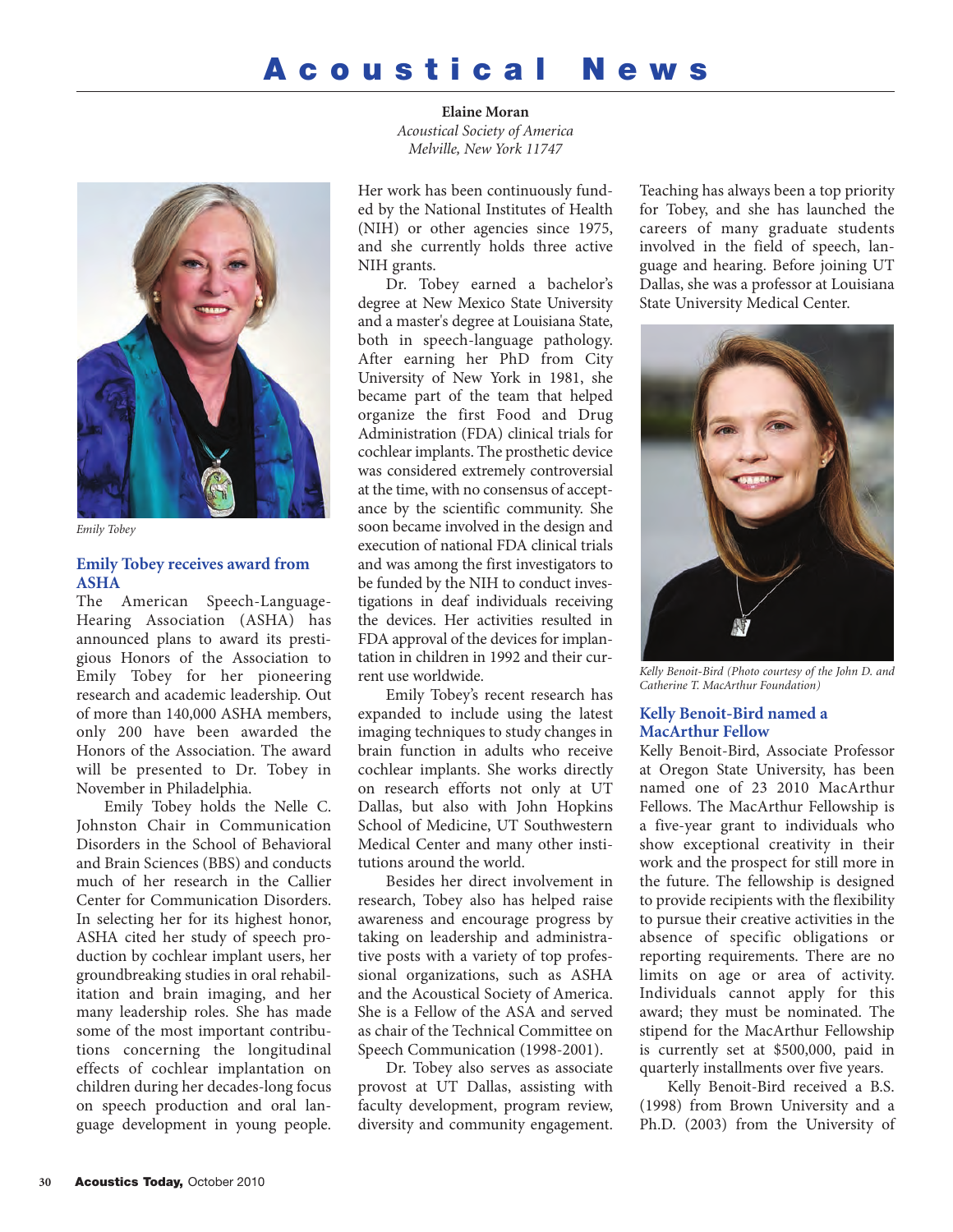Hawaii at Manoa. She was a postdoctoral fellow at the Hawaii Institute of Marine Biology (2003–2004) before joining the College of Oceanic and Atmospheric Sciences at Oregon State University, where she is currently an associate professor of biological oceanography. Her scientific articles have appeared in such journals as *Nature, Marine Biology,* and the *Journal of the Acoustical Society of America*. In 2005, the Office of Naval Research recognized Benoit-Bird with one of its Young Investigator Awards and a year later, the White House honored her with the Presidential Early Career Award for Scientists and Engineers. She received the R. Bruce Lindsay Award of the Acoustical Society of America in 2009 for contributions to marine ecological acoustics

Benoit-Bird studies how different marine species from zooplankton to whales relate to each other in marine environments and throughout time. Her wide-ranging research includes projects on forage fish assemblages in the Bering Sea, schooling of pelagic fish, jumbo squid in the Gulf of California, predation effects on zooplankton, foraging of dusky dolphins and sperm whale diets. Much of her work utilizes sophisticated acoustic monitoring that allows her to track, for example, the balletic movements of foraging spinner dolphins at night when the use of cameras and lighting would be intrusive. She also creates her own digital representations of the data, and often free-hands her own scientific illustrations. Some of Benoit-Bird's most recent research has focused on the importance of thin layers of plankton that may range over miles of the ocean, but are only a couple of feet thick. Benoit-Bird and her colleagues concluded that these unusual assemblages are important to the feeding behavior of anchovies and sardines, helping drive the marine food web.

## **Ji-qing Wang named Honorary Fellow**

Professor Ji-qing Wang (AKA Chiching Wong) received an Honorary Fellowship from Hong Kong Institute of Acoustics for his excellent contribu-<br>tions in Acoustics at their Annual



*Ji-qing Wang (r)*

General Meeting on March 18, 2010. Tom Ho, Chairman of HKIOA also presented a silver memorial plate to Prof. Wang at that occasion. Prof. Wang was invited to give a lecture on "Acoustics of Tradtional Chinese Theatre Buildings" at the meeting.

Jiqing Wang is a Professor of Acoustics, Institute of Acoustics, School of Science (1981-present), and was also once the Director of Graduate Program on Architectural Science, School of Architecture and Urban<br>Planning (1985-2002), Tongji  $(1985 - 2002)$ , University, Shanghai, China. He is a Fellow of Acoustical Society of China and a Fellow of Acoustical Society of America. He has served as the Chairman of the National Building Science Committee (1996-2000), President of the Acoustical Society of Shanghai (1987-1991), executive member of the Acoustical Society of China (1988-1998), technical member of the Acoustic Standardization Committee of China since 1980, and editor-inchief for the Chinese Journal of Technical Acoustics (1990-2004). He was the author and co-author of five books on architectural acoustics in Chinese, and published over 130 papers. He has also delivered several plenary, keynotes, invited and professional lectures worldwide.

## **Jan D. Achenbach receives von Karman Medal**

tions in Acoustics at their Annual Murphy Professor and Distinguished Jan D. Achenbach Jan D. Achenbach, Walter P.

McCormick School Professor at Northwestern University has been awarded the 2010 Theodore von Karman Medal of the Engineering Mechanics Institute of the American Society of Civil Engineers for his outstanding contributions in theory and analysis of waves in solids, elastodynamics, acoustic microscopy, and dynamic fracture of materials, composite systems, and structures. The Theodore von Karman Medal recognizes distinguished achievements in engineering mechanics that are applicable to any branch of civil engineering.

Professor Achenbach has been a worldwide leader in the general area of waves in elastic solids for a period of over forty-five years. He has con-

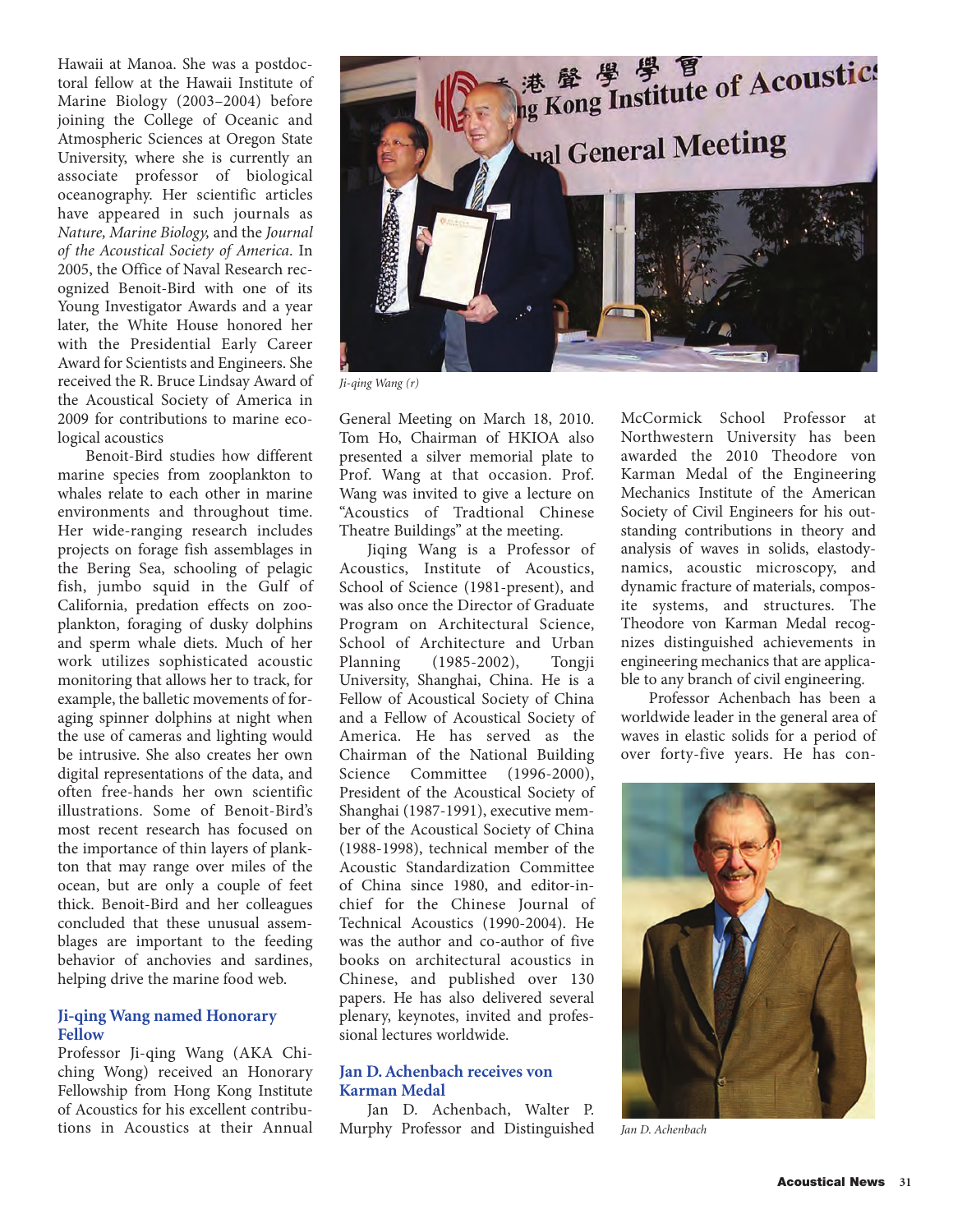tributed to a wide spectrum of topics in elastodynamics, including acoustic microscopy, laser-based ultrasonics, diffraction coefficients, dynamic behavior of composites, and dynamic fracture. Among his early works was his book Wave Propagation in Elastic Solids, published in 1973 (Elsevier Science, Ltd., Amsterdam).

Professor Achenbach, a Fellow of the Acoustical Society of America, was elected to the National Academy of Engineering in 1982 and to the National Academy of Sciences in 1992. He is the recipient of the two highest presidential awards in science and technology in the United States: the US National Medal of Technology (2003), and the US National Medal of Science (2005).

The Engineering Mechanics Institute (EMI) is an Institute of the American Society of Civil Engineers dedicated to serving the engineering community through the development and application of engineering mechanics.

joint collaboration with the aerospace engineering department of the University of Rome La Sapienza, led to his M.S. (Laurea) thesis on optimal control theory applied to aerodynamics. He began his graduate studies in mechanical engineering at Boston University as a Dean's Fellowship student in 1997 and received a Ph.D. in 2001.

From 2001 to 2009, Zampolli worked as a Senior Scientist in the Applied Research Division, NATO Undersea Research Centre, formerly known as SACLANT Centre in La Spezia, Italy. Currently he is with TNO Defense, Security and Safety in The Hague, the Netherlands, as a Senior Scientist in the sonar group. His research interests are in underwater acoustics, structural acoustics, physical acoustics, and mathematical modeling of wave propagation.



*Leo Beranek*

#### **Leo Beranek honored by Institute of Acoustics**

Leo Beranek was awarded the Institute of Acoustics' Peter Barnett Memorial Award 2010 at the Reproduced Sound conference in Cardiff sponsored by the Institute of Acoustics. Leo, who is an Honorary Fellow of the IOA, was cited in recognition of his "enormous contribution to the field of electro-acoustics, especially in relation to loudspeakers, intelligibility and signal processing."

A life-long interest in music led Leo to specialize in concert hall and opera house acoustics. Following trips to more than one hundred of the world's leading halls and interviews with more than one hundred conductors and music critics, he wrote three books on concert and opera halls.



*Ralph N. Ohde*

#### **Ralph Ohde honored by Vanderbilt University**

Ralph N. Ohde is Vanderbilt School of Medicine's 2010 recipient of the Robert D. Collins for Excellence in Teaching Award. The Collins Teaching Award is named in honor of Dr. Robert Collins, a distinguished alumnus awardee from the Vanderbilt Medical Alumni Association and a recipient of multiple teaching awards. It recognizes professors in medical fields who exemplify Dr. Collins' passion for medical education, teaching and mentoring.

Ralph Ohde received his B.A. in speech from Carthage College in 1966 and his master's degree in speech-language pathology from the University of Virginia. In 1978, he completed his Ph.D. in Speech Science and Speech-Language Pathology at the University of Michigan where he also received the Outstanding Teaching Assistant Award. He joined the Vanderbilt faculty in 1983 and became a full professor in 1997.

Ohde is a Fellow of the Acoustical Society of America and the American Speech-Language-Hearing Association. He was the associate editor of speech production for the



*Mario Zampolli*

## **Dr. Mario Zampolli receives A. B. Wood Medal**

Mario Zampolli was awarded the A.B. Wood Medal and Prize by the Institute of Acoustics for "distinguished contributions to the application of underwater acoustics." It is named after Albert Beaumont Wood, and is presented in alternate years to European and North American scientists.

Mario Zampolli studied mathematics at the University of Bologna, where a